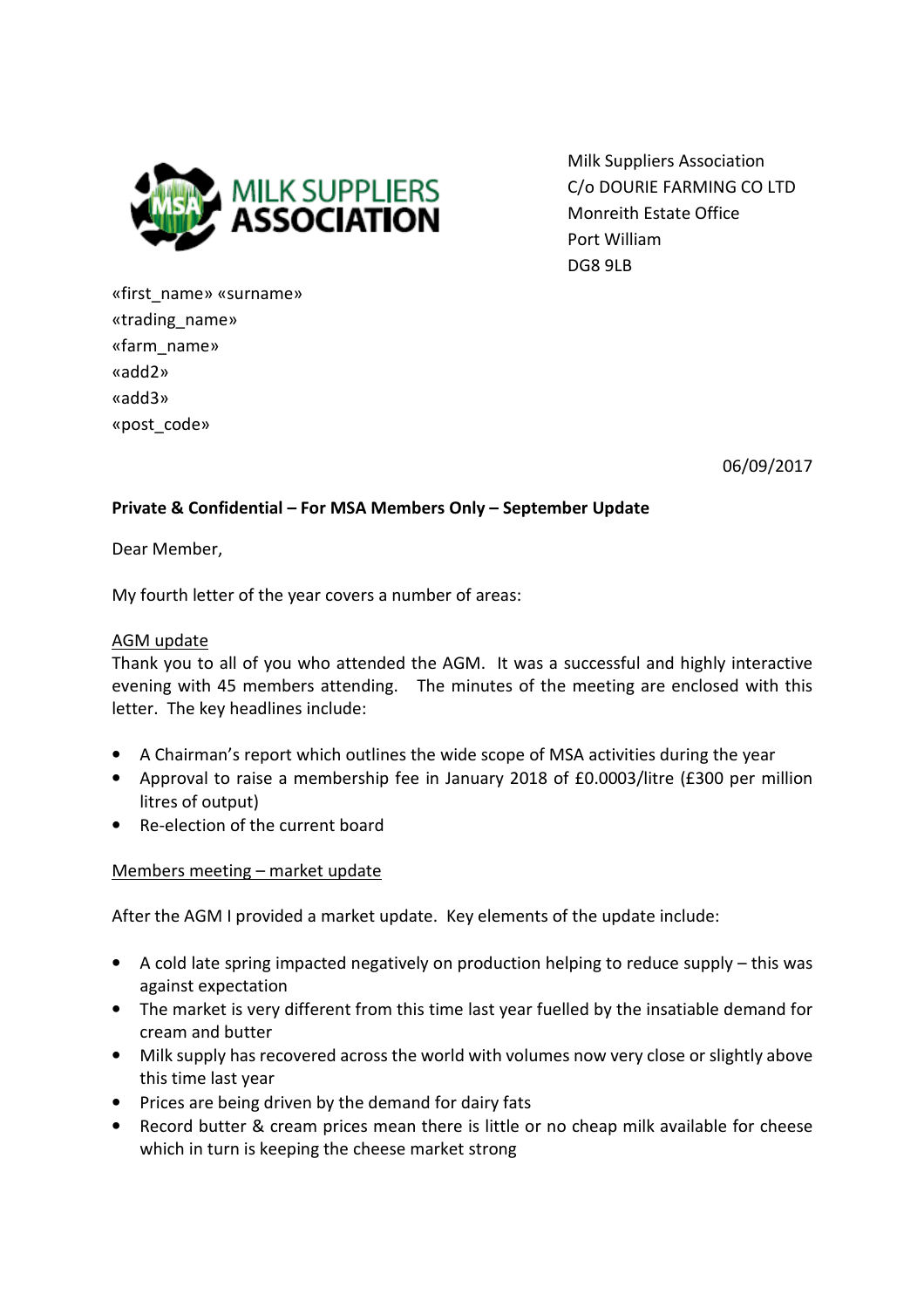- This is odd given that SMP (the by-product of cream & butter) is currently trading close to intervention levels
- There are huge stocks of SMP in intervention so if the fat bubble bursts, it is highly likely there will be a sharp correction in milk prices
- Notwithstanding these factors, the futures (UKMFE) currently point to continued strength in the market well into 2018

Putting all of this in context of our prices, the retail market remains exceptionally competitive with cheese sellers still prepared to undersell to win volume. However, Lactalis is working hard to build long term relationships to lower the risk of losing contracts. They have also processed significant volumes of milk through the creamery at Stranraer and this is helping to contain overhead costs. Backed by a strong commodity market, this has put them in a good position to maintain their existing contracts and win new business.

On prices, FMC have paid ahead of the curve in 2017. This helped to secure the supply base and deliver much needed certainty. Our milk price has been above that of the basket average for most of the year and this situation will remain with the recent announcement of price increases for the last quarter (28.5ppl for October and November and 29ppl for December). Looking forward, our aim is to negotiate a minimum price for 2018 but as yet there are too many unknowns to strike a deal. It is likely to be nearer Christmas when we have a better idea of the market. In the meantime, it is essential that we all make the upmost effort to forecast as accurately as possible and control our milk volumes.

## Members meeting – Supply Management

Derek Kennedy made a presentation on the mechanics of the new Supply Management system which will be introduced in 2018. Key points of the presentation included:

## Operation as a milk pool, planning and forecasting

- The Supply Management system will be operated across the MSA milk pool
- Milk demand for the creamery (known as Core Volume) will be determined from forecast sales of cheese through brands, own label and premium exports
- The requirement for Producers to forecast monthly production, at least four times per year

## Reference volume

- Explanation that Reference Volumes will be allocated to individual producers with a guarantee that all the milk supplied within these amounts will be paid as per the standard pricing schedule
- The basis of determining Reference Volumes will take into account forecast and historic production levels at an individual level and the overall group position
- A right to appeal the individual allocation of a Reference Volume if there are mitigating circumstances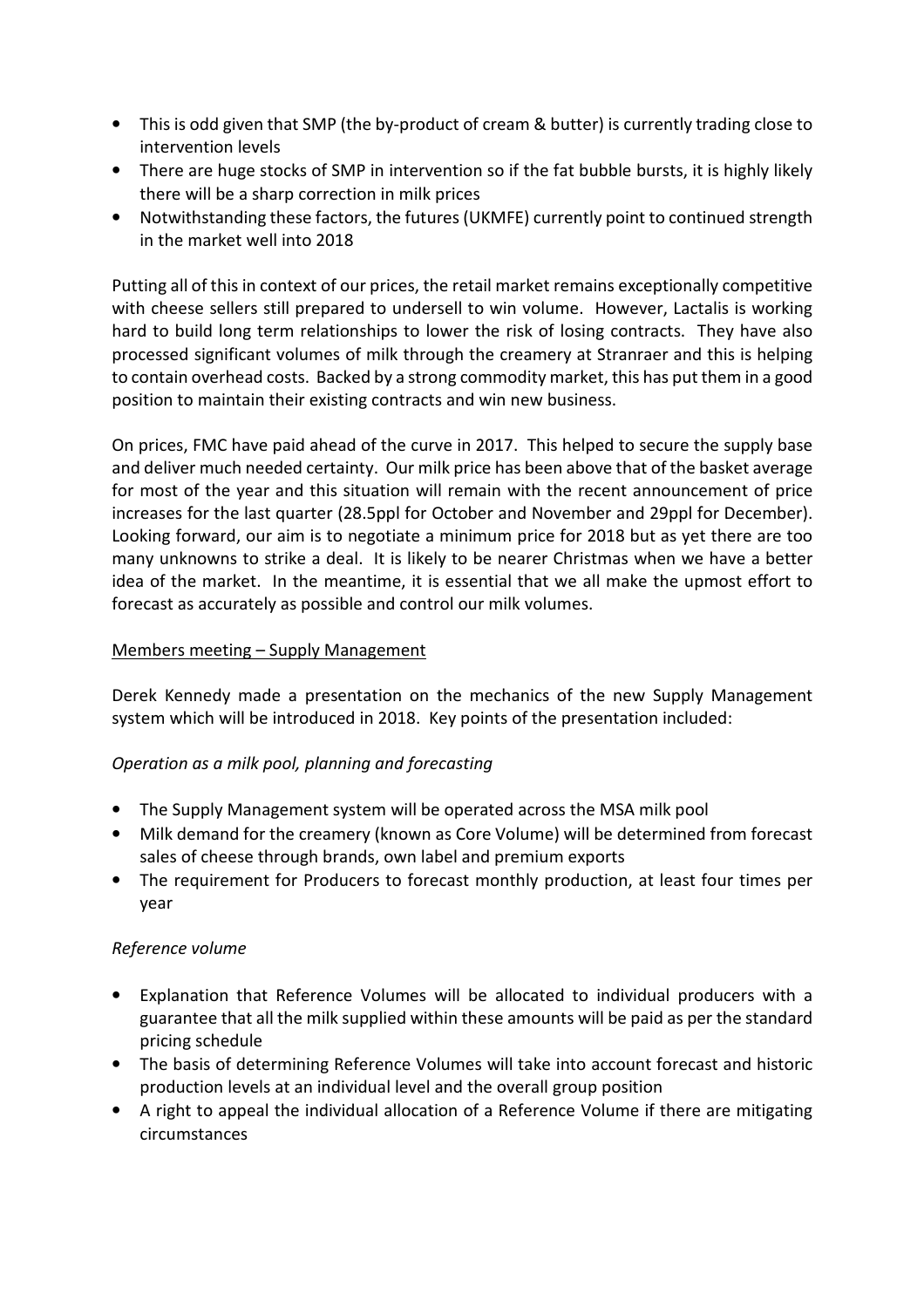## Monitoring

- Actual production will be monitored against individual Reference Volumes on a monthly basis
- A reconciliation between the total supply from the group and demand from the creamery will be conducted quarterly
- Individual positions will be visible each month via milk statements and a revamped FMC web-portal

## Quarterly Positions and Potential Penalties for Over Production

- If the volume supplied by all MSA members is equal to or less than the agreed Core Volume demand of the Creamery, then there will be no penalties applied for any over production relative to Reference Volumes at individual level
- If the volume from all MSA members is more than the agreed Core Volume demand from the Creamery, penalties will be applied but only to individuals who have over-produced relative to their Reference Volume
- The method used to determine individual levels of over production will incorporate a Threshold calculation similar to that used within the old milk quota regime, to temporarily reallocate unused litres from those under their Reference Volume to those over
- The rate of deductions applied on excess litres above the Reference Volume plus Threshold will be the difference between the standard litre price and the value that Lactalis can obtain for the milk from processing it into a commodity product and/or selling on the spot market, the values will vary from quarter to quarter depending on market returns
- Any deductions due will be notified to individual producers just after the end of each quarter and will be collected in the first month of the following quarter

## In summary:

- No deductions will be made if the collective volume supplied by all MSA members does not exceed the Core Volume (which is determined from forecast cheese sales)
- There will be no individual deductions if an individual's actual production does not exceed their individual Reference Volume
- Deductions, if applicable due to the overall group being over, will be applied only to those individuals that significantly exceed their Reference Volume
- Reference Volumes will be reviewed annually and are not fixed forever
- Supply Management offers protection rather than restrictions to MSA members who produce is accordance to their agreed forecasts and Reference Volume

If you require further information about the Supply Management system, please contact Derek Kennedy on 07951 711079. A copy of the presentation, which includes an example is available at the MSA website in the secure member area (see: http://www.msa.scot/secure/).